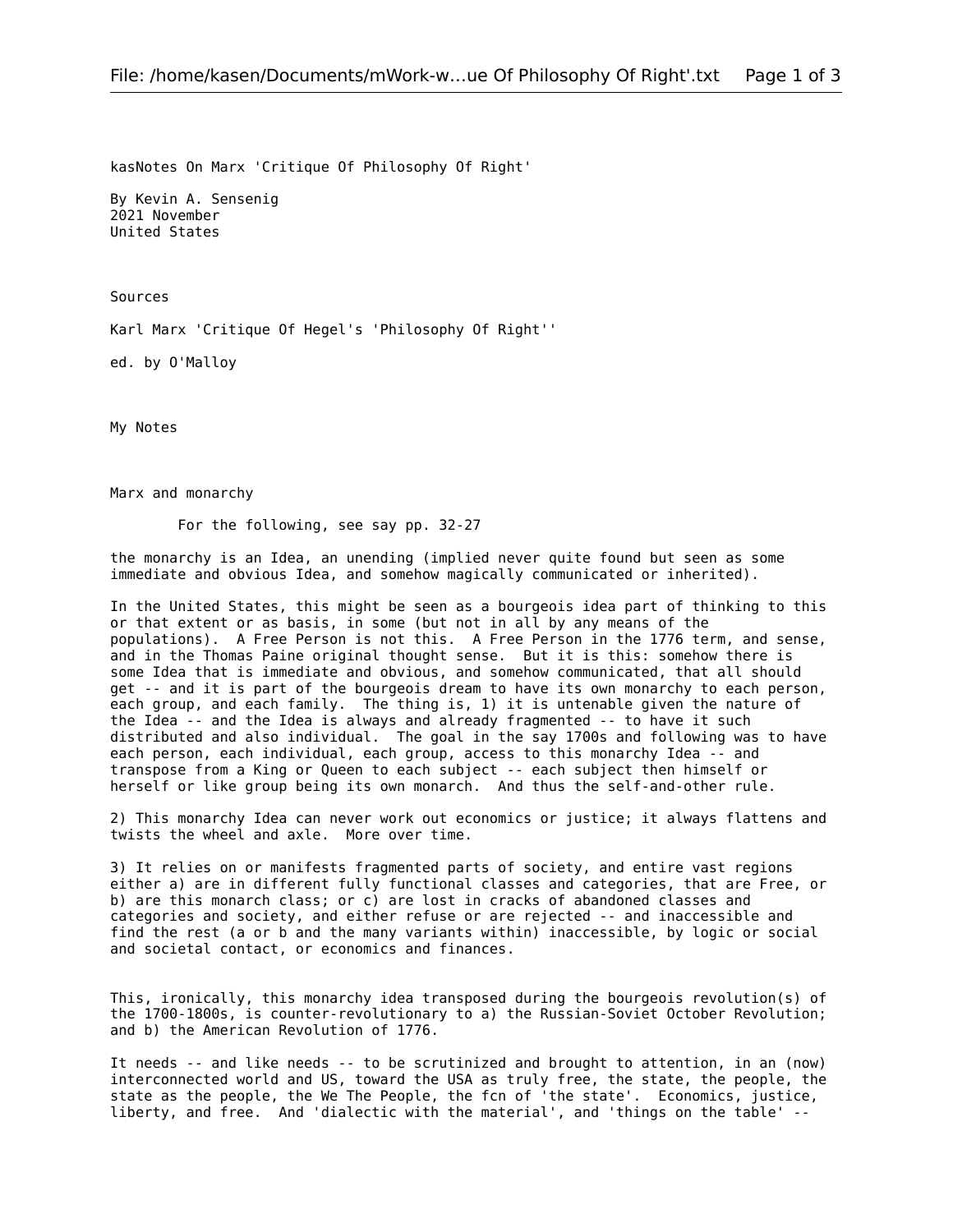and interconnected dialogue, debate, and aware. Of the people and the state, and the state as the people, We The People, this, and Free, and aware, and interconnected. Social, society, and the individual, the universal, the family or tribe, society, and the state. Right, rights, right to Right, right to rights.

## A quote from Marx:

This can be considered as Hegel's positive acknowledgment: with hereditary monarchy in the place of self-determining reason, abstract natural determinancy appears not as what it is, not as natural determinancy, but as the highest determination of the state; this is the positive point at which the monarchy can no longer preserve the appearance of being the organization of the rational will.

## p. 34

What I read in addition to this clarity is a pivot point or space from the natural self-determinancy and indicated by reason, to the view that is the abstract natural determinancy that is then represented by the highest determination of the state (an ideal, and a fact); and this, from this point of view, the monarchy "can no longer preserve the appearance of being the organization of the rational will." Thus, further critique can be had, and this key point elucidated.

## Additional note:

Marx then says that the monarchy, as applied to each individual in the minds of such holding this unworkable view, is seen as somehow 'natural' and inherent, along with the dignity of such view -- inherited by fact of born -- but this is not to appeal to reason or the extent of what we are (if I read into what he says correctly)  $-$  and in my view, then, the debate becomes as a given non-negotiable, and the view has a "who wouuldn't?" with certain presumption -- and this is extended at-will to any domain adhoc can put together to further the monarch (individual, group, Idea as state) sans and contradicting 'dialectic with the material', debate, and 'original thought'. I'll see how this ties into the term Right and rights and right to rights -- that another very nexus so key. But see how these key and elegant and rugged terms so elucidated for the domain can be used in this or that meta- and application-of- this or that; and how complete and reason and creative it can be. This is key. More later, and I have material elsewhere. Exercise for the reader, also. (What was meant by US Constition Amendment 9?, and the very premise -- and rights already enumerated?) :-)

## Second Part: Feudal, Middle Ages, Bourgeois, And Today

If the Middle Ages had serf, feudal, guild, and trade corporation -- and these as political because the material was the definition of the (monarchy, aristocrat, unfree democratic) state, and the bourgeois replacement had the political constitution as the constitution of the state, then today in the US we have reformulated and re-instanced aspects of the first; and it is definitely a layer that is the second, and yet much work gets done at the level of the people. Marx also says, "in a democracy, the state is a republic". That would be, free. This is why in tccc, the Constitution, the States are guaranteed a Republican form of Government -- the national state, and the Republics within each state (yet to be actualized, I feel ... more later). In the USA, it is difficult for those who see some sense of Free, to comprehend why things 'don't work', why 'peaceably to assemble' a state (the Republican form of Government) is so difficult. As one might peaceably assemble so many things, common sense, and other insight -- and have them develop within and with reason. And the Marxist sees both merit, demerit, and part merit, and then error and positives, in explicit, clarity, etched terms. This helps explain.